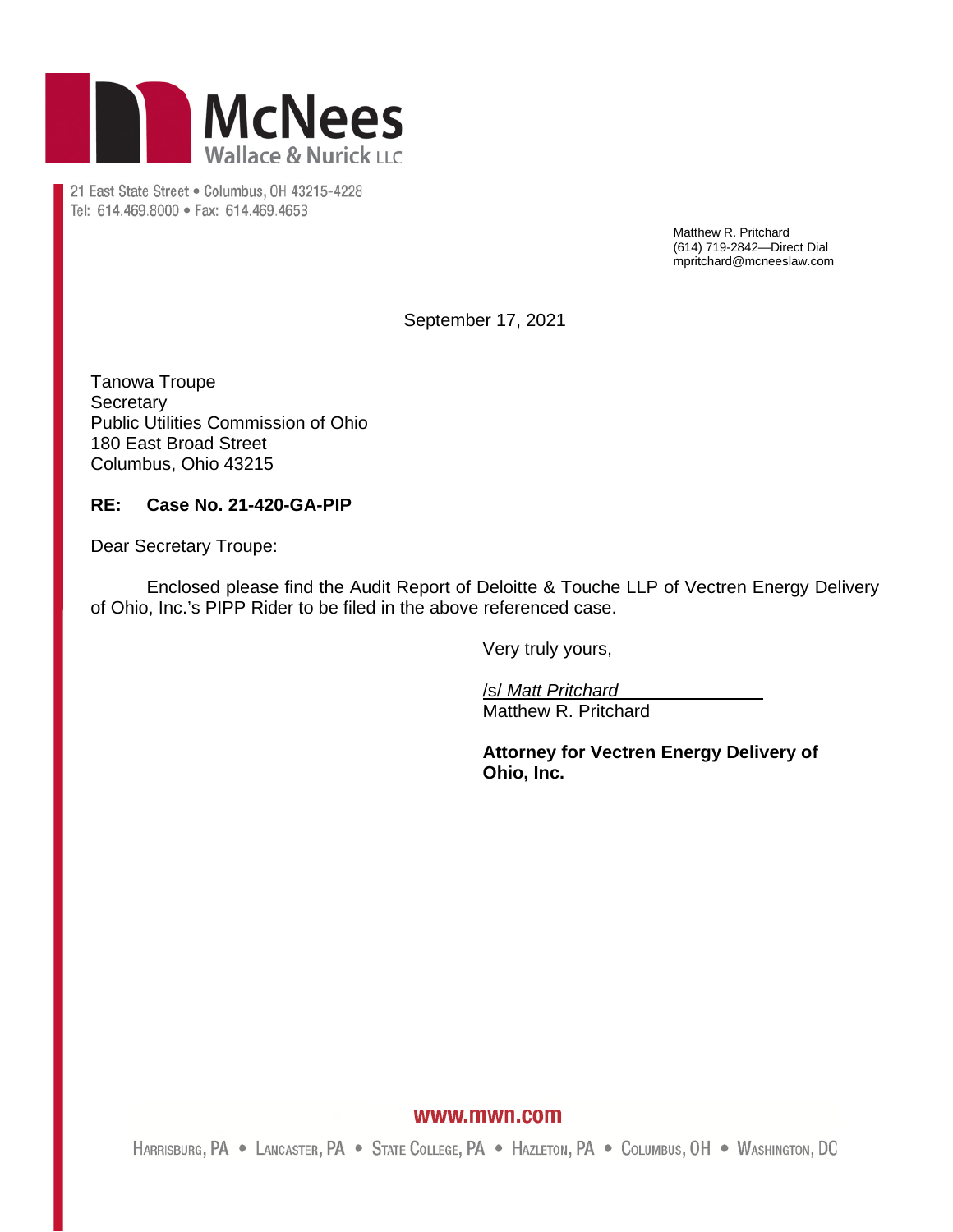

**Deloitte & Touche LLP** 1111 Bagby Street Suite 4500 Houston, TX 77002-2591 **USA** 

Tel: +1 713 982 2000 Fax: +1 713 982 2001 www.deloitte.com

## **INDEPENDENT ACCOUNTANT'S REPORT**

To Vectren Energy Delivery of Ohio:

We have performed the procedures enumerated below on the accuracy of the financial data associated with the percentage of income payment plan ("PIPP") recovery mechanism for the period May 1, 2020 to April 30, 2021, in conjunction with the PUCO Case No. 21-420-GA-PIP. Vectren Energy Delivery Ohio d/b/a CenterPoint Energy Ohio (the "Company") is responsible for the completeness and accuracy of the financial data provided to us in connection with our procedures and for compliance with the requirements of the PIPP recovery mechanism.

The Company has agreed to and acknowledged that the procedures performed are appropriate to meet the intended purpose of the engagement, as described above. Additionally, the Company and the Public Utility Commission of Ohio have acknowledged that the procedures performed are appropriate for their purposes.

We make no representation regarding the appropriateness of the procedures performed either for the purpose for which our report has been requested or for any other purpose. Accordingly, this report may not be suitable for either the purpose of which this report has been requested or for any other purpose. The procedures performed may not address all the items of interest to a user of this report and may not meet the needs of all users of this report and, as such, users are responsible for determining whether the procedures performed are appropriate for their purposes.

The procedures that we performed and our findings are as follows:

## **Percentage of Income Payment Plan Recovery Mechanism**

- 1. We obtained from Company management the monthly accounting schedule summarizing the following items included as a component of the PIPP rider for the period May 1, 2020 to April 30, 2021:
	- a. PIPP balance change activity for the period of May 1, 2020 to April 30, 2021 of (\$257,083).
	- b. Billed and unbilled PIPP rider recoveries for the period of May 1, 2020 to April 30, 2021 of \$ (1,306,933).
	- c. PIPP program credits for the period of May 1, 2020 to April 30, 2021 of \$1,552,971.
	- d. Net carrying charge/recoveries for the period of May 1, 2020 to April 30, 2021 of  $\$(1,324)$ .

We proved the arithmetic accuracy of each monthly accounting schedule from May 2020 through April 2021, noting no exceptions, aside from rounding differences which were less than \$1.

- 2. We selected four (4) months included in the schedule obtained in Step 1. above and performed the following procedures:
	- a. We agreed the applicable PIPP rider rates used by the Company in the Percentage of Income Payment Rate Calculation report with those permitted by the PUCO, as outlined in Case Nos. 20-420-GA-PIP and 21-420-GA-PIP and found no exceptions.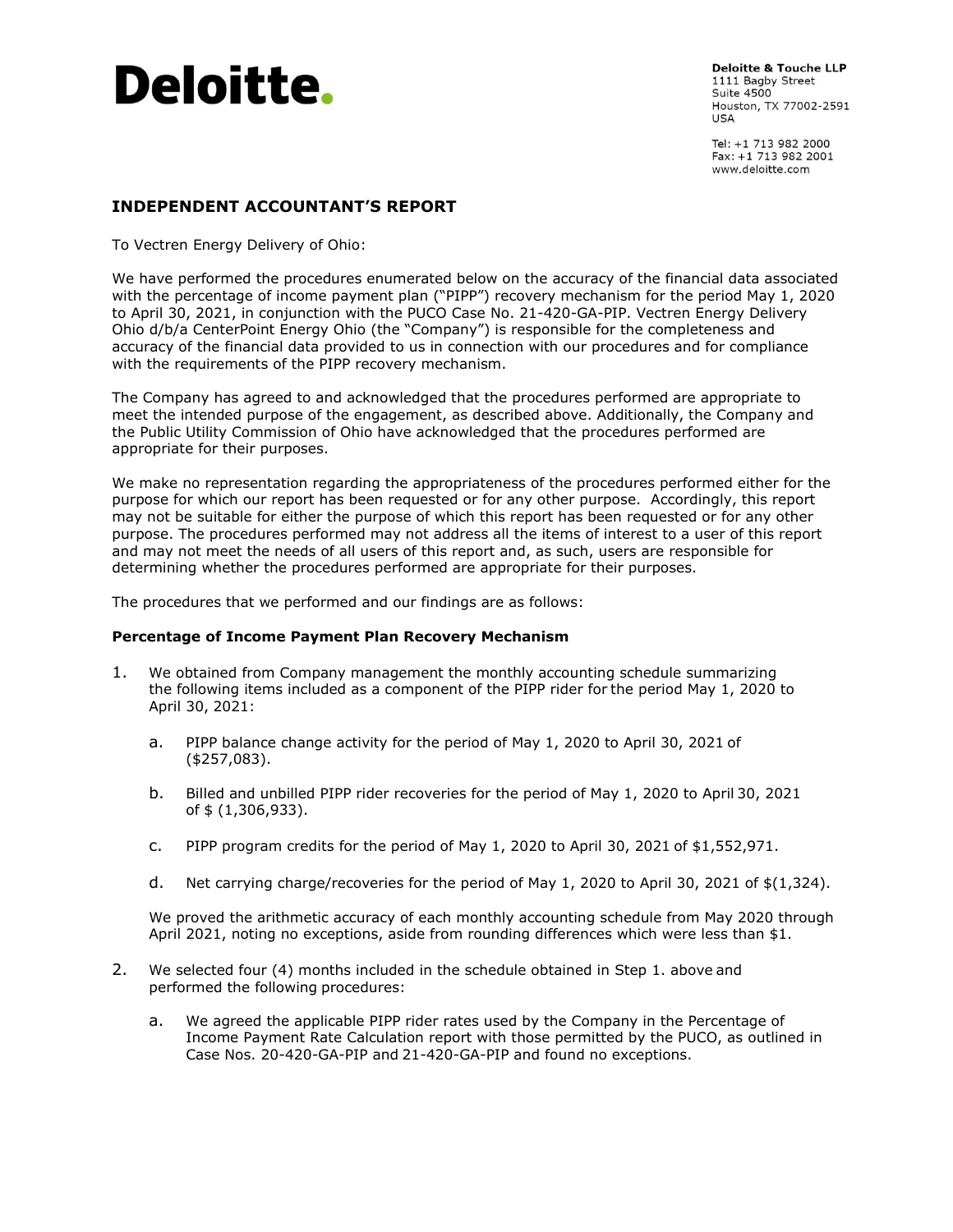- b. We agreed the monthly accounting schedule obtained in Step 1. above to the supporting schedules for the PIPP balance change, billed and unbilled PIPP rider recoveries, PIPP program credits, and transportation penalties, and found such amounts to be in agreement. There were no transportation penalties included in the schedule provided by Company management. For purposes of reporting findings, only differences greater than \$1,000 will be reported.
- c. We compared the interest rates utilized by the Company to calculate carrying charges included in the schedule obtained in Step 1.d. above to interest rates included in a supporting schedule we obtained from Company management and found the interest rates to be in agreement. We recalculated carrying charges utilizing interest rates provided by the Company and the balance included in the monthly accounting schedule obtained in Step 1.d. above, noting no exceptions.
- 3. We selected 25 PIPP credits from the PIPP program credits outlined within the monthly accounting schedule obtained in Step 1.c. above, issued during the period May 1, 2020 to April 30, 2021. We allocated those selections across types of program credits, including unused incentive credits, delta credits and arrearage credits. We performed the following procedures:
	- a. For unused incentive credits, we agreed the selected amount to customer billing history and identified no exceptions.
	- b. For delta credits, we recalculated the selected program credit based on amounts included in the customer bill and the PIPP payment amount determined by the State of Ohio. We obtained the date of the PIPP payment amount determined by the Ohio Community and Energy Assistance Network and determined whether such payment was received prior to the issuance of the customer's next bill, based on information provided by management. We identified no exceptions.
	- c. For arrearage credits, we recalculated the selected program credit based on information obtained from Banner. Our recalculation of each PIPP program credit agreed to the detailed population, noting no exceptions.
- 4. For the months selected in Step 2. above, we agreed billed and unbilled PIPP recoveries in the monthly accounting schedule to the PIPP Rider recovery amounts in the Percentage of Income Payment Analytical Analysis report and identified no exceptions. We obtained the revenue listing by cycle of monthly billed PIPP rider revenue from management. Subsequently, we selected a billing cycle within each month and obtained the Banner detail, totaling monthly billed PIPP Rider revenue by customer and premise. Using this method, we selected ten (10) customers, in aggregate, from the Banner detail totaling monthly billed PIPP rider revenue by customer and premise for the period May 1, 2020 to April 30, 2021. We performed the following procedures:
	- a. We obtained each customer's bill detail from the Customer History Card inBanner for the selected month.
	- b. We agreed customer and premise numbers from each selection to the customer bill and identified no exceptions.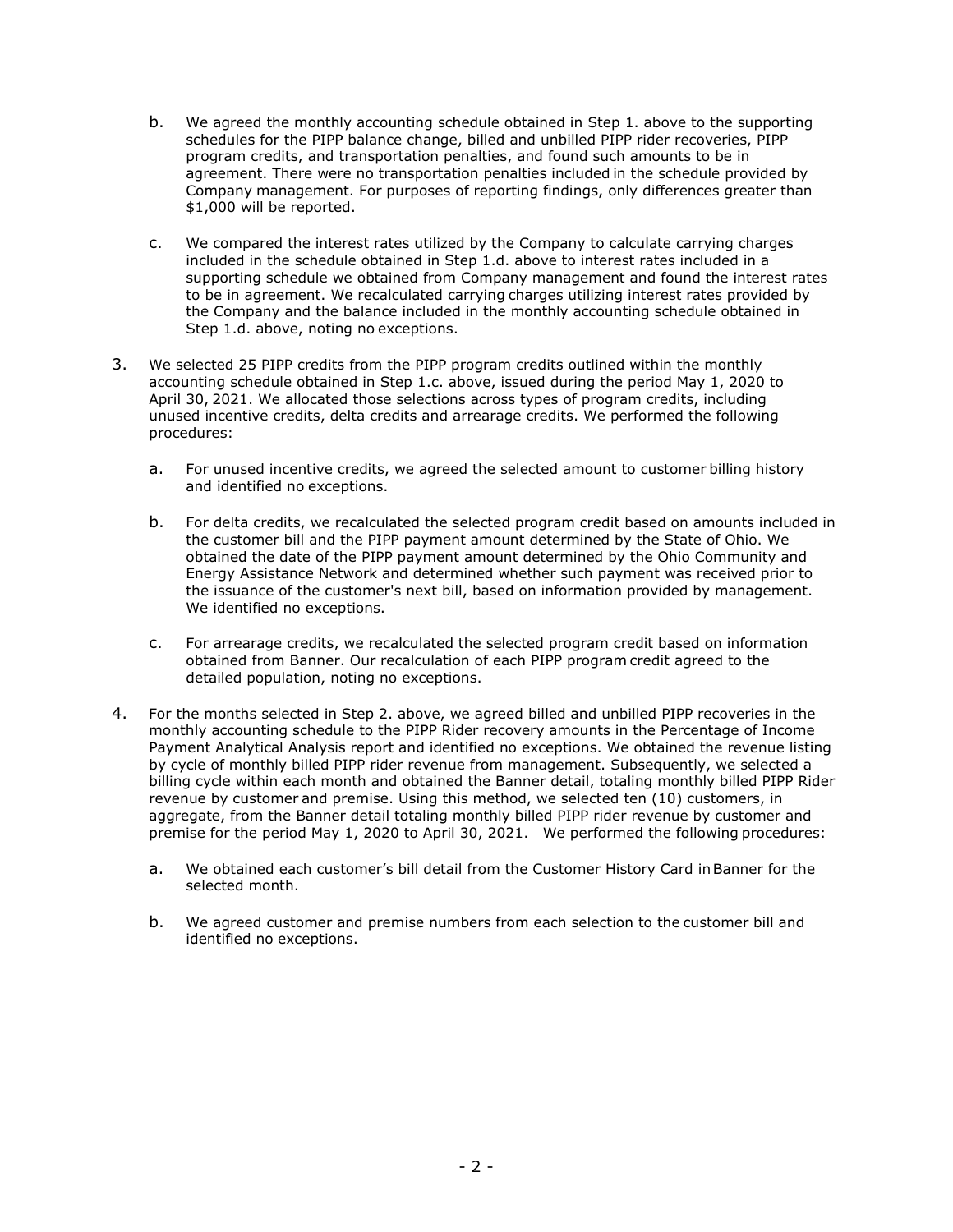- c. For each customer, we agreed the customer rate code included in the Banner detail to the CEOH Rate Reference schedule and, based on the customer code included in the Banner detail, determined if the customer appeared eligible for the PIPP rider rate. We noted no exceptions.
- d. We recalculated the PIPP portion of each selected customer's bill and agreed the rate in each selected customer's bill to the corresponding PIPP rider rates foundon the PUCO website. We noted no exceptions.
- e. We agreed the recalculated PIPP rider revenue to the Customer History Card in Banner and agreed total charges per the Customer History Card to the customer invoice. We noted no exceptions.
- 5. We obtained the sum of regulatory asset balances at April 30, 2021 from the Company's general ledger account numbers 1905907 and 1905923 for the PIPP and PIPP carrying charges, respectively, and compared the balance to the monthly accounting schedule obtained in Step 1. above, and found them to be in agreement. For purposes of reporting findings, only differences greater than \$1,000 will be reported.

We were engaged by the Company to perform this agreed-upon procedures engagement and conducted our engagement in accordance with attestation standards established by the American Institute of Certified Public Accountants. We were not engaged to and did not conduct an examination or review engagement, the objective of which would be the expression of an opinion or conclusion, respectively, on the accuracy of the financial data associated with the percentage of income payment plan ("PIPP") recovery mechanism for the period May 1, 2020 to April 30, 2021, in conjunction with the PUCO Case No. 21-420-GA-PIP. Accordingly, we do not express such an opinion or conclusion. Had we performed additional procedures, other matters might have come to our attention that would have been reported to you.

We are required to be independent of the Company and to meet our other ethical responsibilities, in accordance with the relevant ethical requirements related to our agreed-upon procedures engagement.

This report is intended solely for the information and use of Vectren Energy Delivery Ohio d/b/a CenterPoint Energy Ohio (the Company) and the Public Utility Commission of Ohio (PUCO), and is not intended to be, and should not be, used by anyone other than these specified parties.

Deloitte & Touche LLP

September 17, 2021